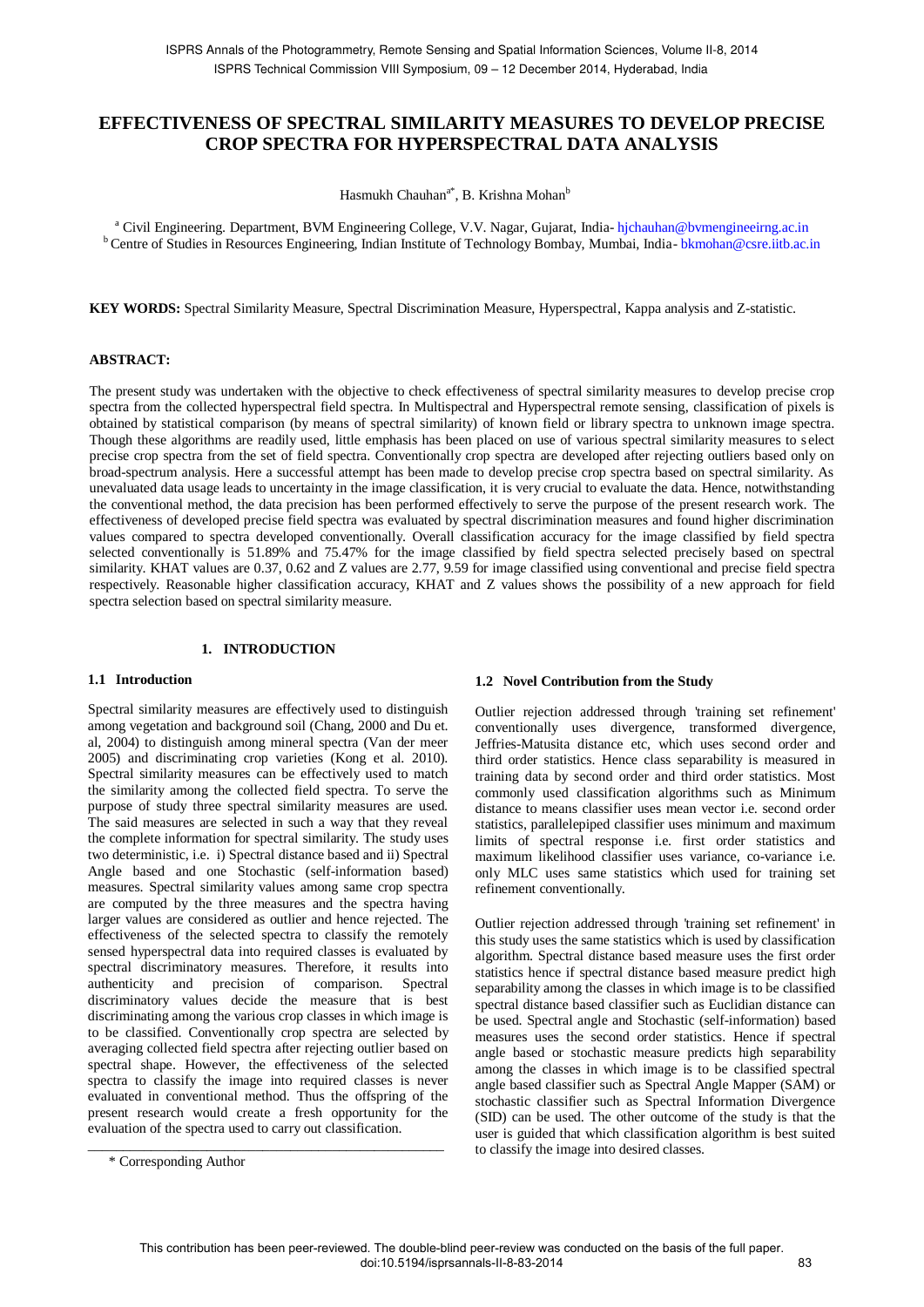norms in real analysis.

### **2. DATA USED**

Satellite based hyperspectral single date data from Hyperion sensor of 145/45 path/row were acquired. The date of the pass was January 7, 2008 with overpass time 09:22 hrs IST. Hyperion's level one product which is only radiometrically corrected was distributed by USGS. Out of 242 bands data of Hyperion ranges from 356 to 2577 nm, calibrated 198 bands (band numbers 8-57 & 77-224) were retained for further analysis (Pearlman et. al, 2003). Atmospheric correction needs to be applied before further processing and analysis. Fast Lineof-sight Atmospheric Analysis of Spectral Hypercubes (FLAASH), an efficient correction code for atmospheric correction was applied using ENVI commercial software package (Kruse F.A., 2008). An atmospheric correction removes the effect of atmospheric scattering and absorption features, corrected data contains 168 bands. Acquired Hyperion image covers the regions with central coordinates 20º N latitude and 76.5 º E longitudes are Lonar, Mehekar in Buldhana District of Maharashtra, India. Study area having climate of tropical semi arid with alluvial soil types. The area is fertile having irrigated crops in *Rabi* season which prolongs October through February. The major crops during *Rabi* season are chickpea, sorghum and wheat. The minor crops are seasonal vegetables and fruits.

Field observations were carried out concurrent to the satellite pass. The field observations include ground based hyperspectral reflectance using GER 1500 spectroradiometer with GPS locations covering all major crop types. The field observations were taken over 106 sites. The spectroradiometer has a range of 512 channels with a range of 325 to 1075 nm. Gathering spectra at a given location involves optimizing the integration time providing fore-optic information, recording dark current and collecting white reference reflectance. The target reflectance is the ratio of energy reflected off the target (crop) to energy incident on the target (measured using BaSO4 white reference). The reflectance measurements were made from one meter above the crop canopy with the sensor facing the crop and oriented normal to the plant. The readings were taken on cloud free days at around solar before noon local time. While taking the observations, explicit care was taken not to cast shadows over the area being scanned by the instrument.

#### **3. SPECTRAL SIMILARITY AND DISCRIMINATION MEASURES**

The effectiveness of three spectral similarity measures was evaluated by two spectral discrimination measures in this study.

#### **3.1 Spectral Similarity Measures**

Three spectral similarity measures, i) City Block Distance (CBD),(Chang 2003), ii) Spectral Angle Measure (SAM), (Denison et al. 2004) and iii) Spectral Information Divergence (SID), (Chang 2003) were used to develop spectrally similar spectra.

**3.1.1 City Block Distance Measure:** CBD (Chang 2003) computes the difference vector between two pixel vectors to determine spectral similarity. For a given hyperspectral pixel vector  $x = (x_1, \dots, x_L)^T$ , each component  $x_i$  represents a pixel in band image  $B_l$  which is acquired by a certain wavelength  $\omega_i$  in a specific spectral range. Let  $s = (s_1, \ldots, s_n)$ sL) T be the corresponding spectral signature (i.e., spectrum) of **x** where  $s_1$  represents its spectral signature of  $x_l$  in the form of either radiance or reflectance values.  $\{\omega\}_{i=1}^L$  is a set of L wavelengths, each of which corresponds to a spectral band channel. The difference vector between two spectral signatures of two pixel vector  $s_i$  and  $s_j$  can be derived from  $l_1, l_2, \ldots, l_m$ 

$$
CBD (s_i, s_j) = \sum_{l=1}^{L} |sil - s_{jl}|
$$
 (1)

**3.1.2 Spectral Angle Measure (SAM)** SAM is a widely used spectral similarity metric in remote sensing. It measures spectral similarity by finding the angle between the spectral signatures of two pixel vectors  $s_i$  and  $s_j$ .

$$
\begin{aligned} \text{SAM } (\mathbf{s}_{\mathbf{i}}, \, \mathbf{s}_{\mathbf{j}}) &= \cos^{-1}(\mathbf{s}_{\mathbf{i}} \cdot \mathbf{s}_{\mathbf{j}} \, / \, \left\| \mathbf{s}_{\mathbf{i}} \right\| \, \left\| \mathbf{s}_{\mathbf{j}} \right\| \, ) \\ &= \cos^{-1}(\sum_{l=1}^{L} S_{il} S_{jl} \, / \left[ \sum_{l=1}^{L} S_{il} \, ^2 \right]^{1/2} \left[ \sum_{l=1}^{L} S_{jl} \, ^2 \right]^{1/2}) \end{aligned} \tag{2}
$$

**3.1.3. Spectral Information Divergence Measure:** The spectral information divergence measure (Chang 2000) calculates the distance between the probability distributions produced by the spectral signatures of two pixels defined as,

$$
SID(\mathbf{r}_{i}, \mathbf{r}_{j}) = D(r_{i} \| r_{j}) + D(r_{j} \| r_{i})
$$
\n(3)

$$
D(\mathbf{r}_{i} \| \mathbf{r}_{j}) = \sum_{l=1}^{L} p_{l} D_{l}(\mathbf{r}_{i} \| \mathbf{r}_{j}) = \sum_{l=1}^{L} p_{l} (I_{l}(\mathbf{r}_{j}) - I_{l}(\mathbf{r}_{i}))
$$
  
= 
$$
\sum_{l=1}^{L} p_{l} \log (p_{l} / q_{l})
$$
 (4)

and

where,

$$
D(r_j||r_i) = \sum_{l=1}^{L} q_l D_l(r_j||r_i) = \sum_{l=1}^{L} q_l (I_1(r_i) - I_1(r_j))
$$
  
= 
$$
\sum_{l=1}^{L} q_l \log (q_l / p_l)
$$
 (5)

derived from two probability vectors  $p = (p_1, p_2, \dots, p_L)^T$  and  $q = (q_1, q_2, \ldots, q_L)^T$  for the spectral signatures of two pixel vectors  $s_i$  and  $s_j$  where,  $p_k = s_{ik} / \sum_{l=1}^{L}$ *l*<sub>*l*</sub>  $I_{kl}$  and  $q_k = s_{jk} / \sum_{l=1}^{L} s_{jl}$ and  $I_l$  (r<sub>j</sub>) = - log  $q_l$  and similarly  $I_l$  (r<sub>i</sub>) = - log  $p_l$ . Measures  $I_l(r_j)$  and  $I_l(r_i)$  are referred to as the self-information of  $r_j$  for band l (Kullback 1959; Cover and Thomas 1991). Note that Eqs. (4) and (5) represent the relative entropy of  $r_j$  with respect to  $r_i$ .

#### **3.2 Spectral Discrimination Measure**

Spectral discrimination measures were used as objective statistical criteria to evaluate the performance of spectral similarity measures. Probability of Spectral discrimination (PSD; Chang 2003) and the Power of Spectral discrimination (PWSD; Chang 2003) spectral discrimination measures are used to check the effectiveness of spectral measure to classify a set of spectral classes on the basis of a set of spectral library.

**3.2.1 Probability of Spectral Discrimination (PSD):** PSD relates to the selected spectral signature in a spectral library used to train a classifier (Van der Mir 2005). PSD calculates the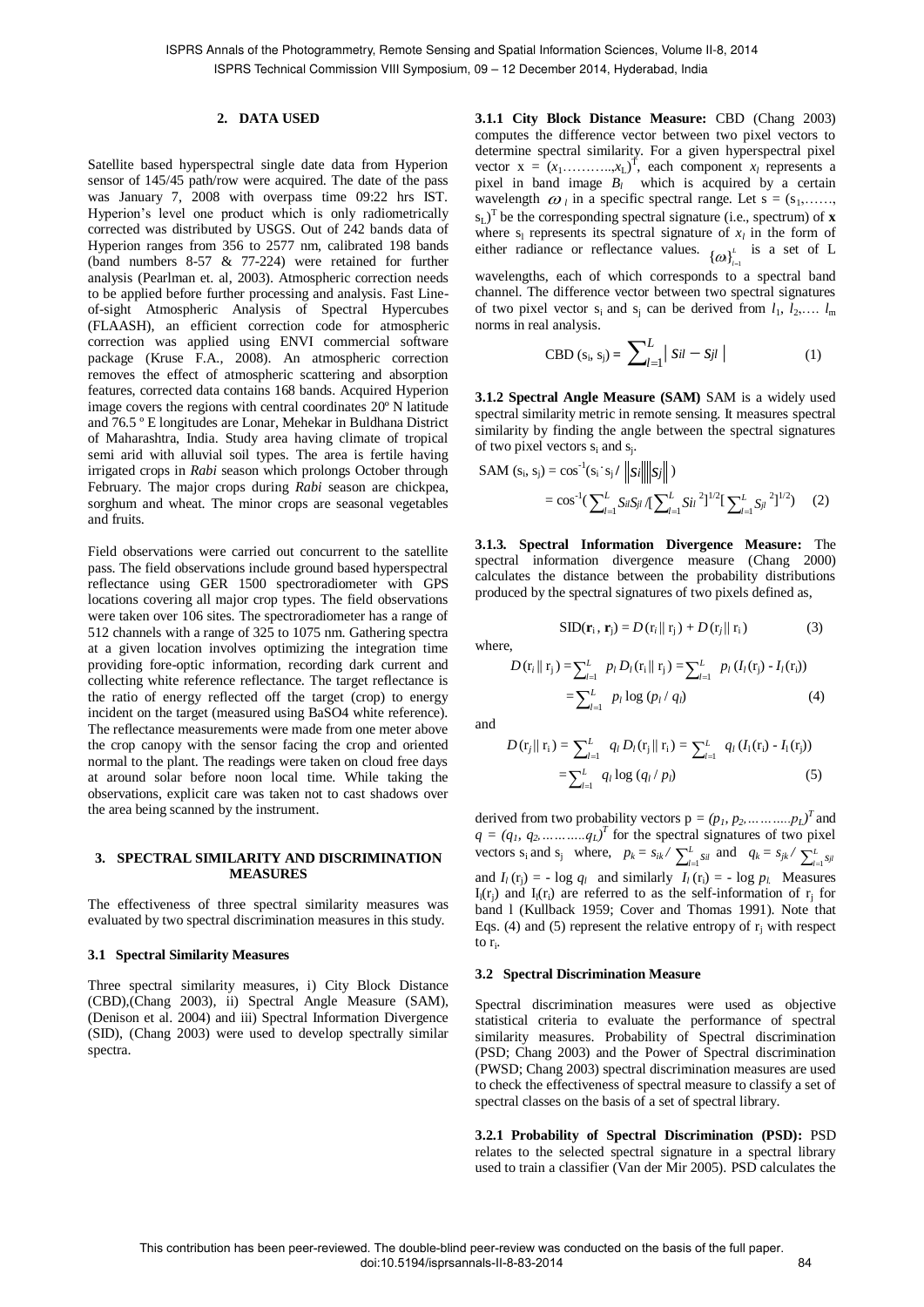discriminatory probabilities of all the spectral signatures in a spectral library or database.

Let  $\{s_k\}$ <sup>*K*</sup>  $\sum_{k=1}^{K}$ , be the K spectral signatures in the set  $\Delta$  which can

be considered as a database and **t** be any specific target spectral signature to be identified using  $\Delta$ . Probabilities of spectral discrimination of all  $s_k$ 's in  $\Delta$  relative to **t** as follows.

$$
P_{t_i} \Delta(k) = m(t, s_k) / \sum_{j=1}^{L} m(t, s_j)
$$
 for  $k = 1, \dots, K$  (6)

where,  $\sum_{j=1}^{L}$  $\sum_{j=1}^{L} m(t, s_j)$  is a normalization constant determined by **t** 

and  $\Delta$ . The resulting probability vector P  $_{t}$ ,  $\Delta = (P_{t} \Delta(1), P_{t}$  $\Delta(2), \ldots, P_t, \Delta(K)^{T}$  is called probability of spectral discrimination (PSD) of  $\Delta$  with respect to **t** or spectral discriminatory probability vector of  $\Delta$  relative to **t**.

**3.2.2 Power of Spectral Discrimination (PWSD)**: Assume that *m*(.,.) is any given hyperspectral measure. Let **d** be the spectral signature of a reference pixel vector and  $s_i$ ,  $s_j$  is the spectral signatures of any pair of two pixel vectors. The PWSD of *m*(.,.) denoted by  $PWSD_m(s_i, s_j; d)$  is defined by,

$$
PWSD_m(s_i, s_j, d) = \max \{m(s_i, d)/m(s_j, d), m(s_j, d)/m(s_i, d)\} \tag{7}
$$

More precisely,  $PWSD_m(s_i, s_j; d)$  selects the discriminatory power of  $m(.,.)$  the maximum of two ratios, ratio of  $m(s_i, d)$  to  $m(s_j, d)$  and ratio of  $m(s_j, d)$  to  $m(s_i, d)$ . PWSD<sub>m</sub>( $s_i, s_j, d$ ) is 1 if  $s_i = s_j$  and in all other cases larger than 1except for the case in which two spectra are different and equidistant from a third spectrum. The PWSD<sub>m</sub>( $s_i$ ,  $s_j$ ,  $d$ ) defined by eqn. (7) provides a quantitative index of spectral discrimination capability of a specific hyperspectral measure  $m(.,.)$  between two spectral signatures  $s_i$  and  $s_j$  relative to **d**. Obviously, the higher the  $PWSD_m(s_i, s_j; d)$  is the better discriminatory power the  $m(.,.)$  is.

### **4. RESULTS AND DISCUSSION**

#### **4.1 Analysis of Spectral Similarity to select Precise Spectra**

The spectra collected during field study were processed using GER 1500 data acquisition software. Conventionally collected field spectra were averaged after rejecting outlier based on spectral shape for three major crops such as chickpea, sorghum and wheat (Rao et al. 2007). It was identified as field spectra developed conventionally as presented in figure 1(a). To develop precise spectra based on spectral similarity CBD, SAM and SID similarity values were computed among same crop spectra. The spectra having larger values with other spectra of a crop class were considered as outlier and rejected.

Table 1: CBD among Wheat field spectra

| Spectra |        |        |        |        |        |        |        |
|---------|--------|--------|--------|--------|--------|--------|--------|
|         | 0.0000 | 0.0509 | 0.1094 | 0.2228 | 0.1489 | 0.1274 | 0.0828 |
|         |        | 0.0000 | 0.0683 | 0.1720 | 0.0999 | 0.1024 | 0.0580 |
|         |        |        | 0.0000 | 0.1136 | 0.0400 | 0.0419 | 0.0291 |
| 4       |        |        |        | 0.0000 | 0.0750 | 0.1135 | 0.1425 |
|         |        |        |        |        | 0.0000 | 0.0493 | 0.0688 |
|         |        |        |        |        |        | 0.0000 | 0.0500 |
|         |        |        |        |        |        |        | 0.0000 |

Table 2: SAM and SID among Wheat field spectra

| Wheat |                | <b>SAM</b> |        |        |                |        |        |        |  |
|-------|----------------|------------|--------|--------|----------------|--------|--------|--------|--|
|       | Spectra        |            | 2      | 3      | $\overline{4}$ |        | 6      | 7      |  |
|       |                | 0.0000     | 0.0339 | 0.0806 | 0.1603         | 0.1056 | 0.1061 | 0.0673 |  |
|       | 2              | 0.0042     | 0.0000 | 0.0603 | 0.1313         | 0.0806 | 0.0941 | 0.0543 |  |
|       | 3              | 0.0158     | 0.0048 | 0.0000 | 0.0877         | 0.0303 | 0.0429 | 0.0236 |  |
| SD    | $\overline{4}$ | 0.0514     | 0.0268 | 0.0108 | 0.0000         | 0.0636 | 0.1036 | 0.1077 |  |
|       | 5              | 0.0277     | 0.0111 | 0.0019 | 0.0043         | 0.0000 | 0.0522 | 0.0524 |  |
|       | 6              | 0.0211     | 0.0094 | 0.0014 | 0.0118         | 0.0026 | 0.0000 | 0.0473 |  |
|       | $\overline{7}$ | 0.0091     | 0.0026 | 0.0014 | 0.0190         | 0.0063 | 0.0035 | 0.0000 |  |

Table 3: CBD among Sorghum field spectra

| Spectra |        |        |        |        |        |        |
|---------|--------|--------|--------|--------|--------|--------|
|         | 0.0000 | 0.0716 | 0.0905 | 0.1896 | 0.1148 | 0.3911 |
|         |        | 0.0000 | 0.0361 | 0.1202 | 0.0443 | 0.3205 |
|         |        |        | 0.0000 | 0.1142 | 0.0376 | 0.3079 |
|         |        |        |        | 0.0000 | 0.0836 | 0.2029 |
|         |        |        |        |        | 0.0000 | 0.2797 |
|         |        |        |        |        |        | 0.0000 |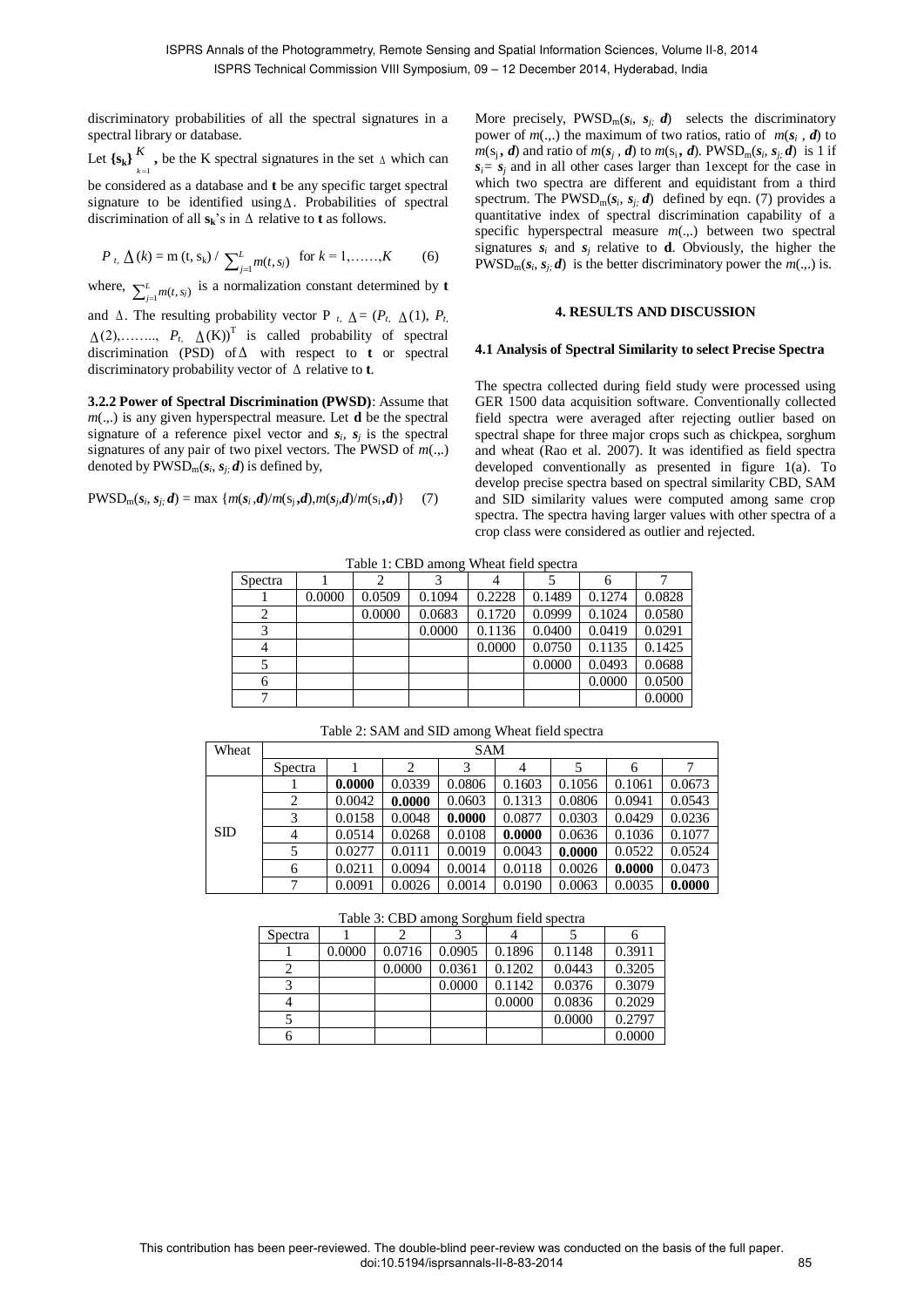## ISPRS Annals of the Photogrammetry, Remote Sensing and Spatial Information Sciences, Volume II-8, 2014 ISPRS Technical Commission VIII Symposium, 09 – 12 December 2014, Hyderabad, India

| Sorghum | <b>SAM</b>     |        |                |        |        |        |        |  |  |  |
|---------|----------------|--------|----------------|--------|--------|--------|--------|--|--|--|
|         | Spectra        |        | $\overline{c}$ | 3      | 4      |        | 6      |  |  |  |
|         |                | 0.0000 | 0.0532         | 0.0736 | 0.1390 | 0.0849 | 0.3199 |  |  |  |
|         | 2              | 0.0064 | 0.0000         | 0.0372 | 0.0960 | 0.0389 | 0.2786 |  |  |  |
|         | 3              | 0.0083 | 0.0016         | 0.0000 | 0.0948 | 0.0350 | 0.2754 |  |  |  |
| SD      | $\overline{4}$ | 0.0365 | 0.0129         | 0.0145 | 0.0000 | 0.0666 | 0.1887 |  |  |  |
|         | 5              | 0.0142 | 0.0019         | 0.0026 | 0.0060 | 0.0000 | 0.2468 |  |  |  |
|         | 6              | 0.1324 | 0.0814         | 0.0851 | 0.0297 | 0.0609 | 0.0000 |  |  |  |

## Table 4: SAM and SID among Sorghum field spectra

#### Table 5: CBD among Chickpea field spectra

| Spectra |        | ◠      | 3      | 4      |        | $\check{ }$<br>6 | $\mathbf{r}$ | 8      | 9      | 10     |        | 12     |
|---------|--------|--------|--------|--------|--------|------------------|--------------|--------|--------|--------|--------|--------|
|         | 0.0000 | 0.1062 | 0.0278 | 0.0255 | 0.0328 | 0.0223           | 0.0492       | 0.0223 | 0.1248 | 0.0223 | 0.2824 | 0.2176 |
| 2       |        | 0.0000 | 0.0876 | 0.0839 | 0.1370 | 0.1234           | 0.0682       | 0.0932 | 0.0396 | 0.1163 | 0.2824 | 0.2176 |
| 3       |        |        | 0.0000 | 0.0161 | 0.0559 | 0.0408           | 0.0251       | 0.0163 | 0.1020 | 0.0387 | 0.2824 | 0.2176 |
| 4       |        |        |        | 0.0000 | 0.0548 | 0.0412           | 0.0267       | 0.0176 | 0.1020 | 0.0342 | 0.2824 | 0.2176 |
| 5       |        |        |        |        | 0.0000 | 0.0160           | 0.0801       | 0.0473 | 0.1558 | 0.0254 | 0.2824 | 0.2176 |
| 6       |        |        |        |        |        | 0.0000           | 0.0655       | 0.0326 | 0.1423 | 0.0168 | 0.2824 | 0.2176 |
| 7       |        |        |        |        |        |                  | 0.0000       | 0.0354 | 0.0770 | 0.0602 | 0.2824 | 0.2176 |
| 8       |        |        |        |        |        |                  |              | 0.0000 | 0.1116 | 0.0304 | 0.2824 | 0.2176 |
| 9       |        |        |        |        |        |                  |              |        | 0.0000 | 0.1352 | 0.2824 | 0.2176 |
| 10      |        |        |        |        |        |                  |              |        |        | 0.0000 | 0.2824 | 0.2176 |
| 11      |        |        |        |        |        |                  |              |        |        |        | 0.0000 | 0.4998 |
| 12      |        |        |        |        |        |                  |              |        |        |        |        | 0.0000 |

Table 6: SAM and SID among Chickpea field spectra

|   | Chickpea |        | <b>SAM</b> |        |        |        |        |        |        |        |        |        |        |
|---|----------|--------|------------|--------|--------|--------|--------|--------|--------|--------|--------|--------|--------|
|   | Spectra  |        | 2          | 3      | 4      | 5      | 6      |        | 8      | 9      | 10     | 11     | 12     |
|   |          | 0.0000 | 0.0959     | 0.0251 | 0.0253 | 0.0250 | 0.0175 | 0.0398 | 0.0276 | 0.0977 | 0.0210 | 0.2373 | 0.2197 |
|   | 2        | 0.0125 | 0.0000     | 0.0440 | 0.0761 | 0.1171 | 0.1068 | 0.0677 | 0.0867 | 0.0378 | 0.0980 | 0.1667 | 0.1469 |
|   | 3        | 0.0007 | 0.0086     | 0.0000 | 0.0178 | 0.0407 | 0.0284 | 0.0202 | 0.0145 | 0.0821 | 0.0298 | 0.2294 | 0.2081 |
|   | 4        | 0.0008 | 0.0075     | 0.0003 | 0.0000 | 0.0435 | 0.0325 | 0.0213 | 0.0176 | 0.0779 | 0.0259 | 0.2230 | 0.2022 |
| S | 5.       | 0.0013 | 0.0206     | 0.0034 | 0.0034 | 0.0000 | 0.0141 | 0.0582 | 0.0401 | 0.1175 | 0.0237 | 0.2555 | 0.2368 |
|   | 6        | 0.0006 | 0.0167     | 0.0019 | 0.0019 | 0.0003 | 0.0000 | 0.0464 | 0.7932 | 0.1071 | 0.0168 | 0.2485 | 0.2283 |
|   | 7        | 0.0025 | 0.0046     | 0.0007 | 0.0008 | 0.0069 | 0.0048 | 0.0000 | 0.0258 | 0.0628 | 0.0427 | 0.2128 | 0.1913 |
|   | 8        | 0.0005 | 0.0103     | 0.0003 | 0.0003 | 0.0023 | 0.0011 | 0.0016 | 0.0000 | 0.0863 | 0.0288 | 0.2329 | 0.2098 |
|   | 9        | 0.0163 | 0.0015     | 0.0113 | 0.0110 | 0.0258 | 0.0215 | 0.0063 | 0.0141 | 0.0000 | 0.0998 | 0.1596 | 0.1392 |
|   | 10       | 0.0010 | 0.0139     | 0.0022 | 0.0014 | 0.0011 | 0.0005 | 0.0042 | 0.0012 | 0.0188 | 0.0000 | 0.2400 | 0.2197 |
|   | 11       | 0.0815 | 0.1012     | 0.0832 | 0.0832 | 0.0812 | 0.0808 | 0.0867 | 0.0822 | 0.1070 | 0.0815 | 0.0000 | 0.0602 |
|   | 12       | 0.0130 | 0.0148     | 0.0112 | 0.0113 | 0.0169 | 0.0149 | 0.0105 | 0.0120 | 0.0164 | 0.0143 | 0.1556 | 0.0000 |

For table 2, 4 and 6 upper triangle w.r.t. diagonal shows SAM while lower triangle shows SID results. Table 1, 2, 3, 4, 5 and 6 elucidate for wheat - spectra 4, for sorghum-spectra 6 and for chickpea-spectra 11 and 12 having largest CBD, SAM and SID values with all other spectra hence they are considered as outlier and rejected. Average spectra constituted of remaining 6 spectra of wheat, 5 spectra of sorghum and 10 spectra of chickpea, identified as precise field spectra based on spectral similarity as presented in figure 1(b).



Fig. 1. Field Spectra Developed, a) Conventionally, b) Precisely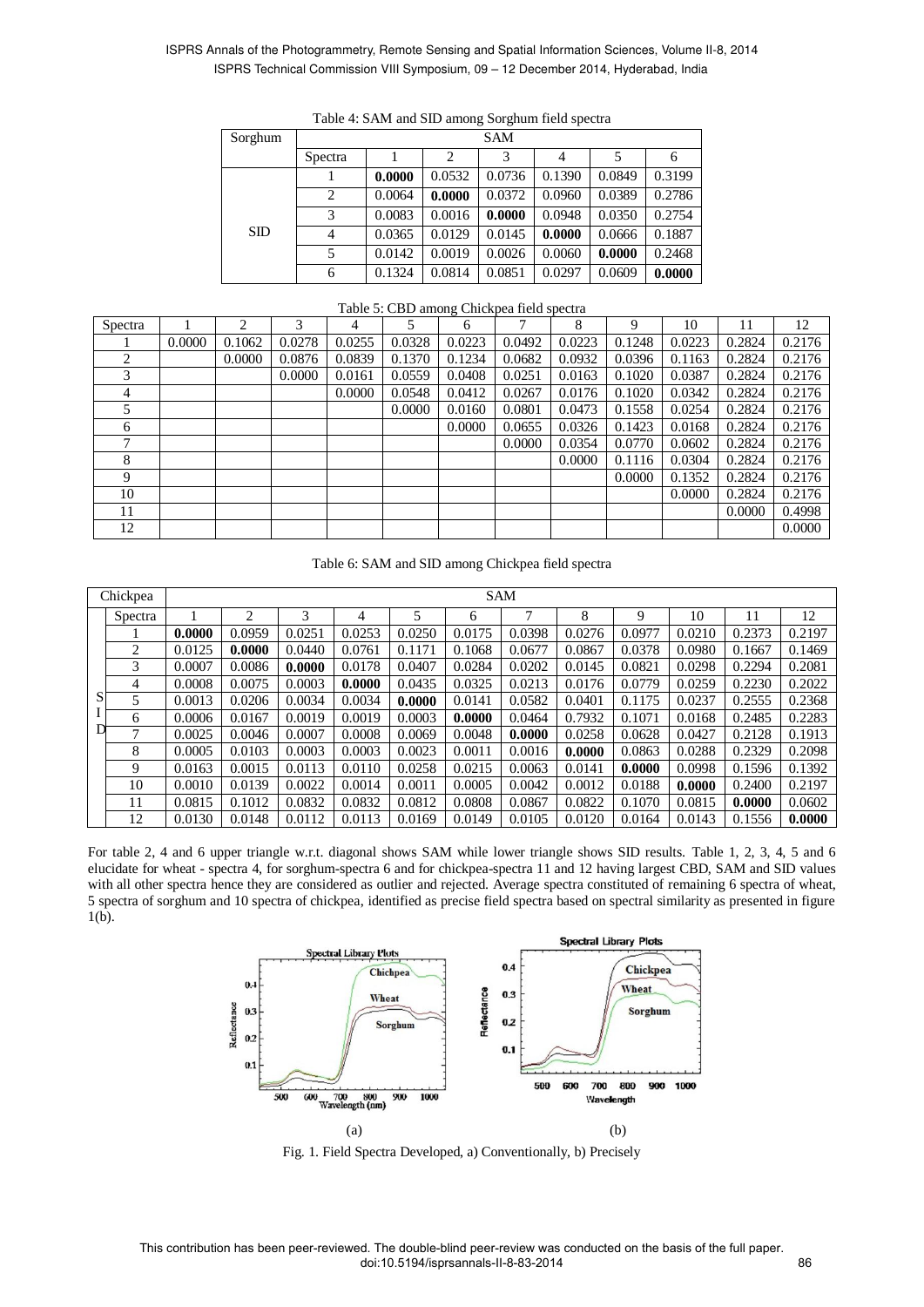## **4.2 PSD and PWSD for Conventional and Precise Spectra**

The PSD calculates the probability for all spectra or a set of selected spectral signature from a spectral library that is able to classify a spectrum of a pixel to target class. Higher the probability, the better is capability of the set of spectra to predict the pixel spectrum. PWSD evaluates the effectiveness of spectral similarity measures to predict specific target spectrum. It is designed based on the power of discriminating one pixel vector from another relative to a reference pixel vector (Van der Mir 2005). The Higher PWSD causes the better discrimination among the spectra. PSD and PWSD for the spectrum of figure 2(a) and 2(b) computed separately and comparative analysis is carried out.

|             |        | Chickpea   |        |            | Sorghum    |        | Wheat      |            |        |
|-------------|--------|------------|--------|------------|------------|--------|------------|------------|--------|
|             | CBD    | <b>SAM</b> | SD     | <b>CBD</b> | <b>SAM</b> | SD     | <b>CBD</b> | <b>SAM</b> | SD     |
| Chickpea    |        |            |        | 0.0694     | 0.0590     | 0.0056 | 0.0270     | 0.0303     | 0.0009 |
| Sorghum     | 0.0694 | 0.0590     | 0.0056 |            |            |        | 0.0900     | 0.0706     | 0.0066 |
| Wheat       | 0.0270 | 0.0303     | 0.0009 | 0.0900     | 0.0707     | 0.0066 |            |            |        |
| <b>PSD</b>  | 0.5173 | 0.5586     | 0.4957 | 0.8550     | 0.8104     | 0.9283 | 0.6277     | 0.6310     | 0.5760 |
| <b>PWSD</b> | 2.5674 | 1.9463     | 5.9106 | .2965      | .1964      | 1.1893 | 3.3287     | 2.3285     | 7.0297 |

Table 7: Spectral similarity and discriminatory values: Spectra developed conventionally

|  |  |  | Table 8: Spectral similarity and discriminatory values: Spectra developed precisely based on spectral similarity |
|--|--|--|------------------------------------------------------------------------------------------------------------------|
|  |  |  |                                                                                                                  |
|  |  |  |                                                                                                                  |

|             | Chickpea   |            |            |            | Sorghum    |            | Wheat      |            |        |
|-------------|------------|------------|------------|------------|------------|------------|------------|------------|--------|
|             | <b>CBD</b> | <b>SAM</b> | <b>SID</b> | <b>CBD</b> | <b>SAM</b> | <b>SID</b> | <b>CBD</b> | <b>SAM</b> | SD     |
| Chickpea    |            |            |            | 0.1056     | 0.0792     | 0.0111     | 0.0146     | 0.0200     | 0.0016 |
| Sorghum     | 0.1056     | 0.0792     | 0.0111     |            |            |            | 0.1094     | 0.0830     | 0.0126 |
| Wheat       | 0.01462    | 0.0200     | 0.0015     | 0.1094     | 0.0830     | 0.0126     | $\Omega$   |            |        |
| <b>PSD</b>  | 0.5234     | 0.5443     | 0.5000     | 0.9363     | 0.8904     | 0.9384     | 0.5403     | 0.5653     | 0.5616 |
| <b>PWSD</b> | 7.2176     | 3.9655     | 7.1128     | 1.0366     | .0484      | .1406      | 7.4816     | 4.1574     | 8.1128 |

Table 7 and 8 extract spectra developed based on spectral similarity increase the PSD of chickpea and sorghum in CBD and SID. Hence chickpea and sorghum now have higher probability for classification of target pixel. Also PWSD of chickpea and wheat is increased for all measures that conclude chickpea and wheat can be better discriminated than sorghum. A marginal decrease in the PSD although increase in the PWSD has been observed for wheat. Thus, wheat has better discrimination from other classes. Eventhough SAM is very widely used algorithm for hyperspectral image classification, results of PSD and PWSD restricts the selection of SAM as classification algorithm. Among all SID is better discriminating among the classes as it has highest PSD and PWSD. Thus, selecting SID as the classification method, higher classification accuracy can be assured.

## **4.3 Crop Classification and Accuracy Assessment**

Crop classification has been carried out using Spectral Information Divergence (SID) algorithm. SID (Du et al. 2004) is a spectral classification method that uses a divergence measure to match pixels to reference spectra. The smaller the divergence, the more likely the pixels are similar. Pixels with a measurement greater than the specified maximum divergence threshold are not classified. Hyperion's atmospherically corrected image is used as an input data for classification. The ultimate aim of the image analysis was crop classification. To carry out classification for agriculture areas only pixels having NDVI value less than 0.4 (threshold decided from the field knowledge) are masked. Classification was carried out as input spectra from

two spectra i.e. field spectra developed conventionally and precise field spectra developed based on spectral similarity. Image was classified into major three crop classes such as chickpea, sorghum and wheat and pixels not belong to these classes' remains as unclassified. After classification georeferencing was carried out for accuracy assessment. Image was georeferecned using 9 GCP to the accuracy of 0.1 pixel resolution. Accuracy assessment of the classified images was carried out for both the cases by cross validation of classified pixels against testing pixels collected during field study and error matrix is generated to test the accuracy.

Table 9: Error matrix for the image classified using field spectra developed conventionally

| Classified                       |              | Reference Data |           |       | User's                |
|----------------------------------|--------------|----------------|-----------|-------|-----------------------|
| Data                             | Chick<br>pea | Sorg<br>hum    | Whe<br>at | Total | Accurac<br>y(%)       |
| Chickpea                         | 48           | 6              | 18        | 72    | 66.67                 |
| Sorghum                          | 12           | 18             | 6         | 36    | 50.00                 |
| Wheat                            | 24           | 18             | 62        | 104   | 59.61                 |
| Total                            | 84           | 42.            | 86        | 212   | Overall               |
| Producer's<br>Accuracy<br>$(\%)$ | 57.14        | 42.86          | 72.09     |       | Accurac<br>$=60.38\%$ |

Accuracy assessment indicates higher overall, user's and producer's accuracy which are achieved from the classification carried out using spectra developed based on spectral similarity.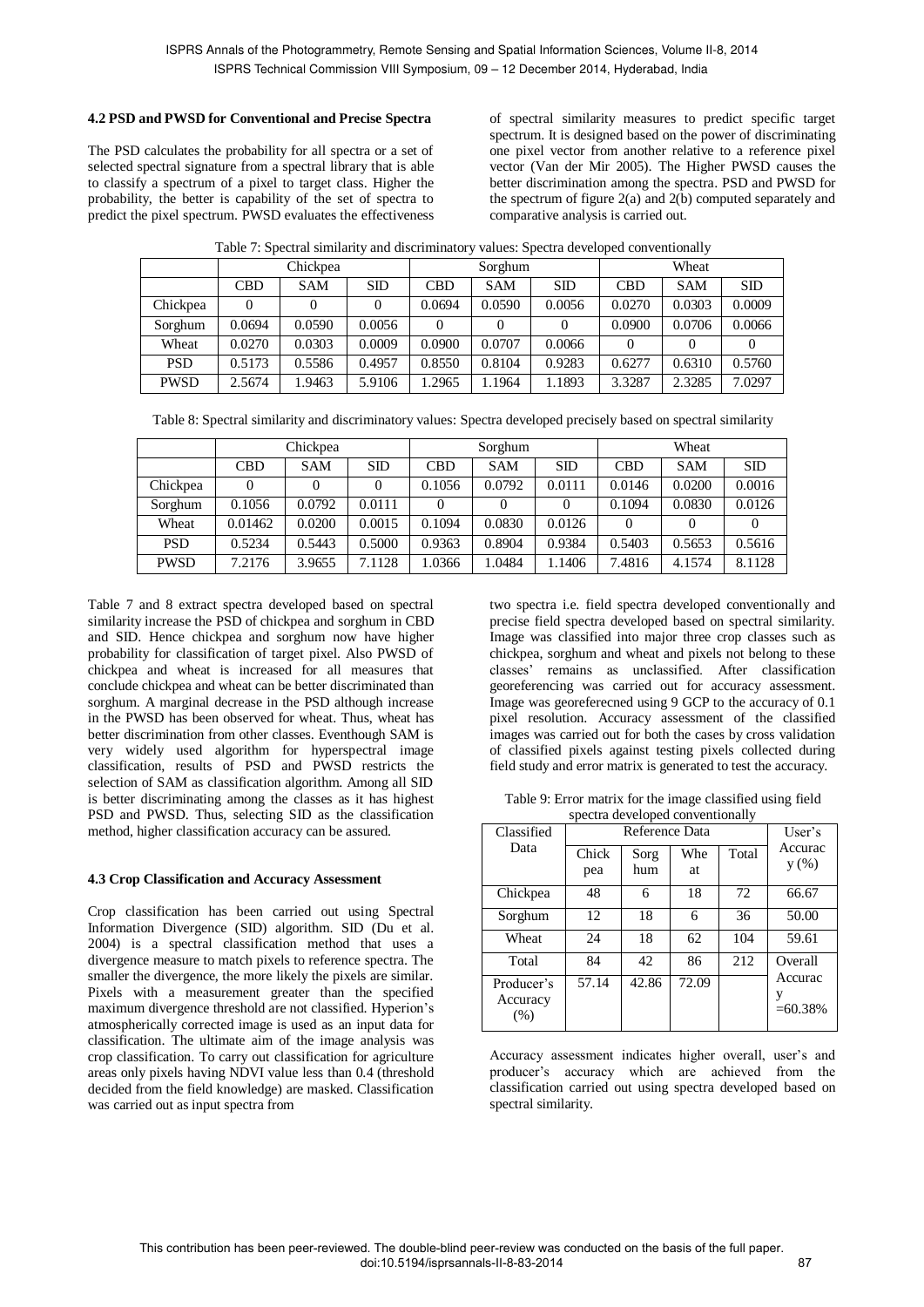

Figure 2: Image data: a) Hyperion data, b) Classified image using field spectra developed conventionally, c) Classified image using field spectra developed precisely based on spectral similarity, d) Zoomed portion of encircled area for image classified using spectra developed conventionally, e) Zoomed portion of encircled area for image classified using spectra developed precisely.

Table 10: Error matrix for the image classified using field spectra developed precisely

| Classified |       | Reference Data              |       |     | User's    |
|------------|-------|-----------------------------|-------|-----|-----------|
| Data       | Chick | Accurac<br>y(%)             |       |     |           |
|            | pea   | hum                         | at    |     |           |
| Chickpea   | 68    | 8                           | 16    | 92  | 73.91     |
| Sorghum    | 6     | 32                          | 10    | 48  | 66.67     |
| Wheat      | 10    | $\mathcal{D}_{\mathcal{L}}$ | 60    | 72  | 83.33     |
| Total      | 84    | 42.                         | 86    | 212 | Overall   |
| Producer's | 80.95 | 76.19                       | 69.77 |     | Accurac   |
| Accuracy   |       |                             |       |     | $=75.47%$ |
| (% )       |       |                             |       |     |           |

A reasonably higher overall accuracy shows less class bias that indicates precise spectra developed based on spectral similarity is more effective to distinguish among the classes.

**4.3.1 Accuracy Assessment of Classification:** Assessment of classification accuracy is controlled with the help of Kappa Analysis technique and Z test (Mather and Koch, 2010; Jensen, 2004; Richards and Jia, 2006). Kappa analysis technique is used to measure the agreement between two observers on the same data; for remote sensing, it is used to measure the agreement between the classification approaches. Since, it takes into account the whole error matrix instead of only the diagonal elements, as the overall accuracy does, it has been recommended (Fung and Ledrew, 1988) as suitable measures of accuracy of classification. The Kappa analysis was applied by means of the formula given below,

$$
K = \frac{\sum_{i=1}^{r} x_{ii} - \sum_{i=1}^{r} (x_{i} + x_{i} + i)}{N^{2} - \sum_{i=1}^{r} (x_{i} + x_{i} + i)}
$$
(8)

Where,

 $r =$  number of rows in the error matrix  $x_{ii}$  = number of observations in row i and column i (on the major diagonal)

 $x_i$  + = total numbers of observations for row i

 $x + i$  = total number of observations for column i

 $N =$  total number of observations in error matrix

Kappa is a dimensionless real number between -1 and 1, the value close to 1 includes the maximum agreement while value of -1 can be interpreted as a total disagreement. Ladis and Koch (1977) proposed a classification of agreement based on the value of Kappa, (Table 11).

Table 11: Interpretation of Kappa

| K Value       | Rating    | Agreement             |
|---------------|-----------|-----------------------|
| $\geq 0.81$   | Excellent | Almost perfect        |
| $0.8 - 0.61$  | Good      | Substantial agreement |
| $0.60 - 0.41$ | Moderate  | Moderate agreement    |
| $0.40 - 0.21$ | Poor      | Fair agreement        |
| $0.20 - 0$    | Bad       | Slight agreement      |
| < 0.00        | Very Bad  | Less than chance      |

Once Kappa coefficients are calculated, the comparison between a pair of Kappa statistics obtained from the error matrices of two classifications was done to determine if they are significantly different.

agreement

The determination of the normal distributed Z was obtained by the ratio among the difference value of two Kappa coefficients and the difference of the respective variance of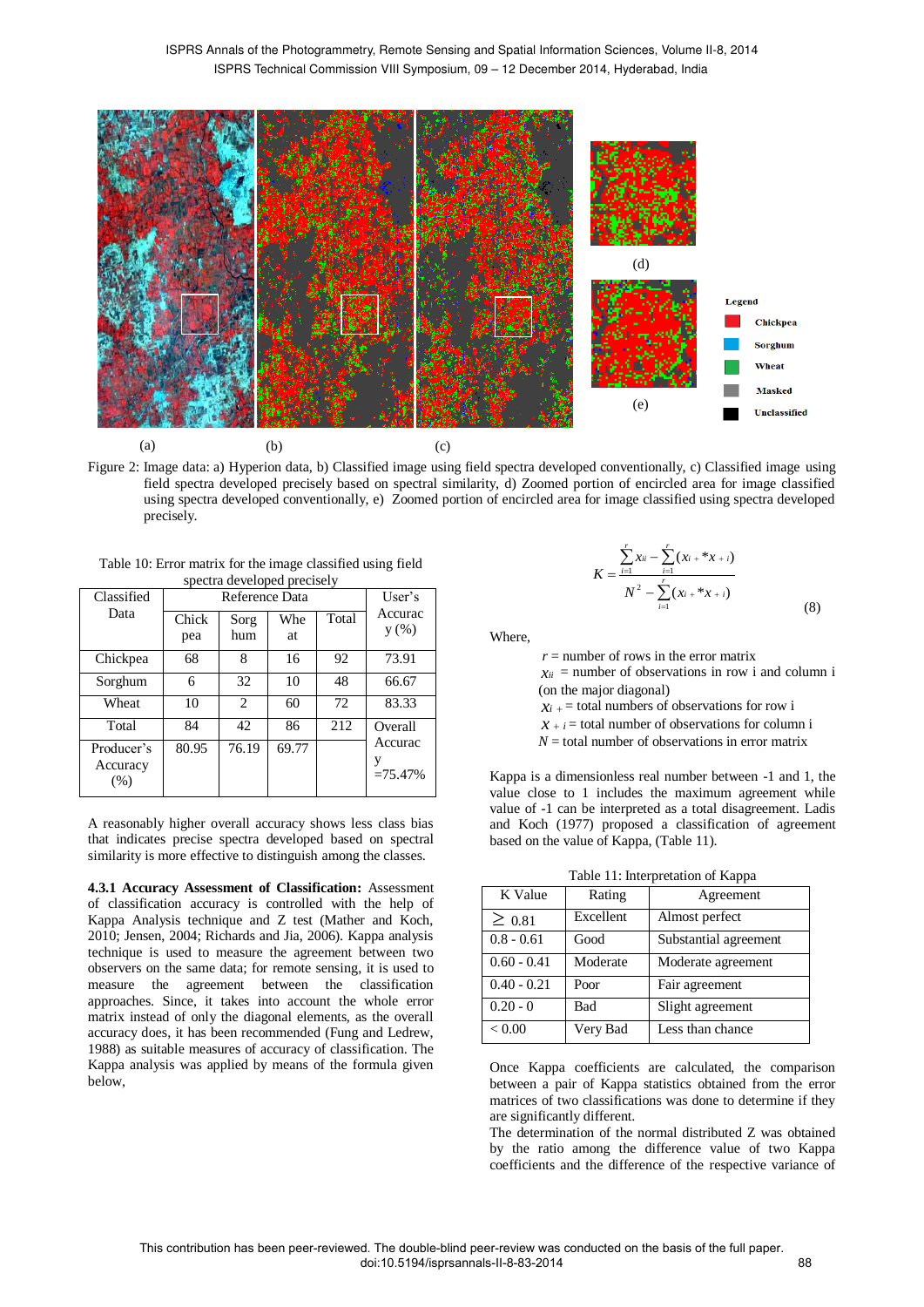them (Skidmore, 1999). The test statistics Z is obtained by using the formula (9) derived by Fleiss et al. (1969).

$$
Z = \frac{K_1 - K_2}{\sqrt{Var_1 + Var_2}}\tag{9}
$$

Where,  $K_1$  and  $K_2$  are the Kappa coefficient of image classified by conventional and precise crop spectral library respectively and *Var<sup>1</sup>* and *Var<sup>2</sup>* are the variances of respective Kappa statistics. The *Z* statistics follows a normal distribution. For instance, assuming for *Z* test, the null hypothesis H<sub>0</sub>:  $K_1 = K_2$  and the alternative H<sub>1</sub>:  $K_1 \neq K_2$ , the  $H_0$  hypothesis is rejected if  $Z$  value is obtained is greater than 1.96; the classification results (error matrices) are significantly different at a 95 % confidence level. Whereas if Z value obtained is lesser than 1.96, the  $H_0$  is accepted i.e. the classification results (error matrices) are not significantly different at a 95% confidence level. *Z* test was carried out for remote sensing data by Dwivedi *et al*. (2003) and Goncalves *et al*. (2007).

| Table 12: Individual Error Matrix Kappa Analysis Results |
|----------------------------------------------------------|
|----------------------------------------------------------|

.

| Error Matrix of Image<br><b>Classified Using</b> | Kappa | Kappa<br>Variance | <b>Statistics</b> |
|--------------------------------------------------|-------|-------------------|-------------------|
| Spectra Selected<br>Conventional                 | 0.37  | 0.0179            | 2.77              |
| Spectra Selected<br>Precisely                    | 0.62  | 0.0042            | 9.59              |

Table 13: Kappa Analysis Results for the Pairwise Comparison of the Error Matrices

| Comparison of the Error Matrices         |              |  |  |  |
|------------------------------------------|--------------|--|--|--|
| Pairwise Comparison between Error        | Z Statistics |  |  |  |
| Matrices of Images classified by Spectra |              |  |  |  |
| Conventional and Precise                 | 2.06         |  |  |  |

Table 12 presents the results of the Kappa analysis on the individual error matrices. The KHAT values are a measure of agreement or accuracy. The values can range from +1 to -1. Table 12 also presents the variance of the KHAT statistics and the Z statistics used for determining if the classification is significantly better than a random result. At the 95% confidence level, the critical value would be 1.96. Therefore, if the absolute value of the test Z statistics is greater than 1.96, the result is significant and it can be concluded that the classification is better than random. The Z statistics values for the two error matrices in Table 12 are both higher than 1.96, so both classifications are significantly better than random. Also the value of pairwise comparison of two classification results computes higher Z statistic value, which shows two classification results are significantly different. According to Kappa value the image classified using spectra selected conventionally shows fair agreement (KHAT = 0.37), while image classified using precise spectra shows substantial agreement due to increased Kappa value (KHAT  $= 0.62$ ). Hence image classified using precise spectra shows substantial improvement in image classification validated by kappa statistics.

## **5. CONCLUSIONS**

The results of the PSD, PWSD, accuracy assessment, kappa statistics and Z values show that spectra developed based on spectral similarity is the possibly an effective way to develop spectra for crops. A reasonably higher overall accuracy, kappa statistics and Z values shows improvement in classification results indicates spectra developed based on spectral similarity was more effective to distinguish among the classes. As the field has major three classes, the approach covers solely three classes but the scope of developed approach is applicable to any number of classes and also to other land use land cover classes since it is not class specific. The approach can be effectively applied to visually inseparable Class II category of land use land cover classification.

### **ACKNOWLEDGEMENT**

The first author is grateful to Dr. B. Krishnamohan, CSRE, IIT Bombay for his constant support and guidance to carry out the research. First author also extends his thanks to Dr. Ramakrishnan, Earth science, IIT Bombay and Dr. R.N. Sahoo, IARI, New Delhi for their valuable guidance and suggestions.

## **REFERENCES**

Chang, C.I. 2000. An information theoretic-based approach to spectral variability, similarity and discriminability for hyperspectral image analysis. *IEEE Transaction on Information Theory*, 46 (5), 1927–1932.

Chang, C.I. 2003. *Hyperspectral Imaging: Techniques for Spectral Detection and Classification*. Kluwer Academic / Plenum Publishers, New York.

Cover and J. Thomas. 1991. *Elements of Information Theory.* New York: John Willey and Sons.

Dennison P.E., Halligan K. Q. and Roberts D.A. 2004. A Comparison of Error Metrics and Constraints for Multiple Endmember Spectral Mixture Analysis and Spectral Angle Mapper. *Remote Sensing of Environment*, 93, pp.359-367.

Du H., C.I. Chang, H. Ren, F.M. D'Amico, J. O. and Jensen J. 2004. New Hyperspectral Discrimination Measure for Spectral Characterization. *Optical Engineering*, Vol. 43, No. 8, pp.1777-1786.

Dwivedi, R. S., Sreenivas Kandrika and Ramana, K. V., 2003. Comparison of classifiers of remote-sensing data for land-use/ land-cover mapping. *Current Science*, 86, pp.328- 335.

Fleiss, J.L., Cohen, J. and Everitt, B.S., 1969. Large-sample standard errors of kappa and weighted kappa. *Psychological Bulletin*, 72, pp. 323-327.

Fung, T. and Ledrew, E., 1988. The determination of optimal threshold levels for change detection using various accuracy indices. *Photogramm. Engg. & Remote Sensing*, 54, pp.1449- 1454.